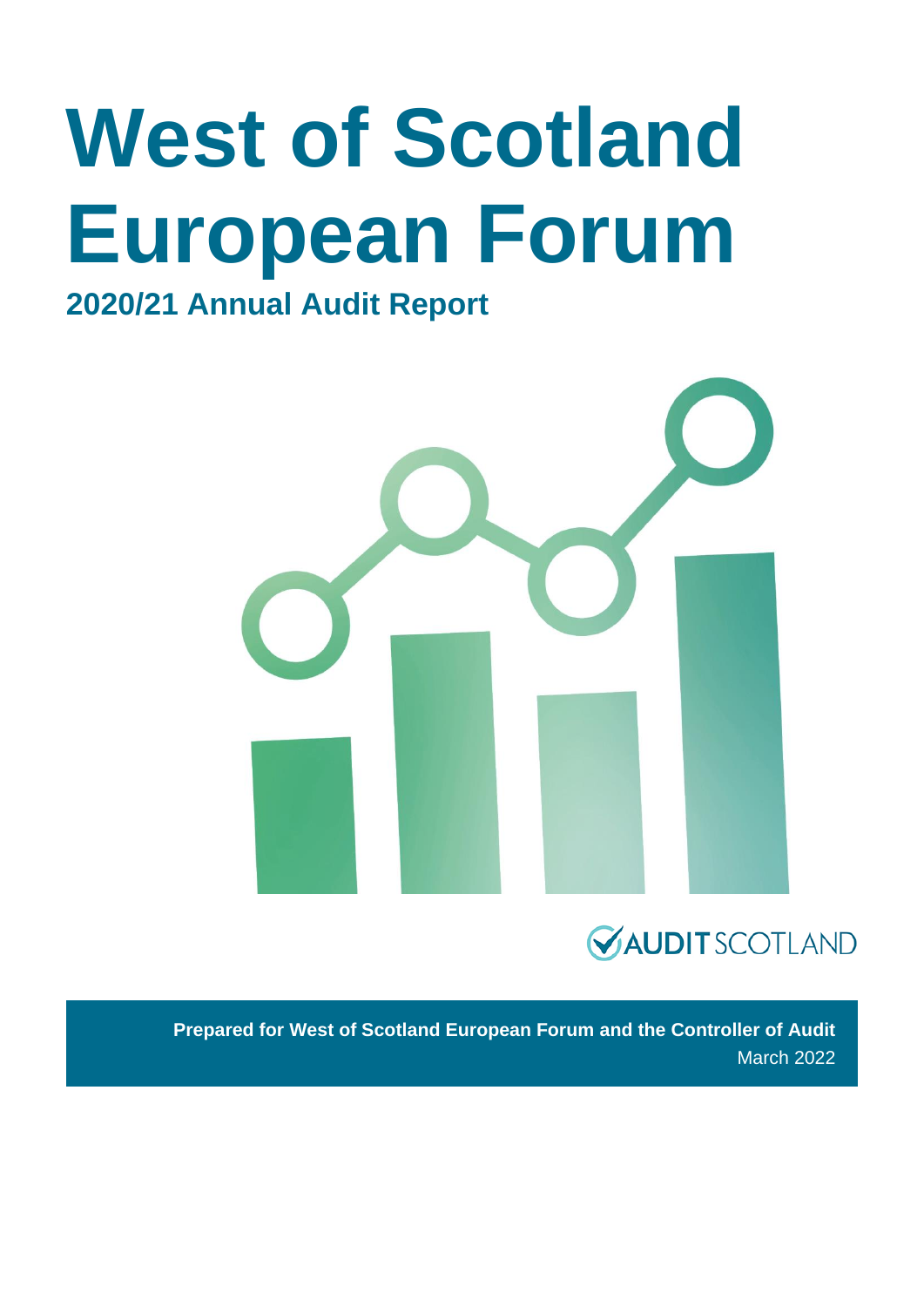### **Contents**

| Key messages                        | 3  |
|-------------------------------------|----|
| <b>Introduction</b>                 | 4  |
| 1. Audit of 2020/21 annual accounts | 6  |
| 2. Financial sustainability         | 9  |
| <b>Appendix 1</b>                   | 11 |
| <b>Appendix 2</b>                   | 13 |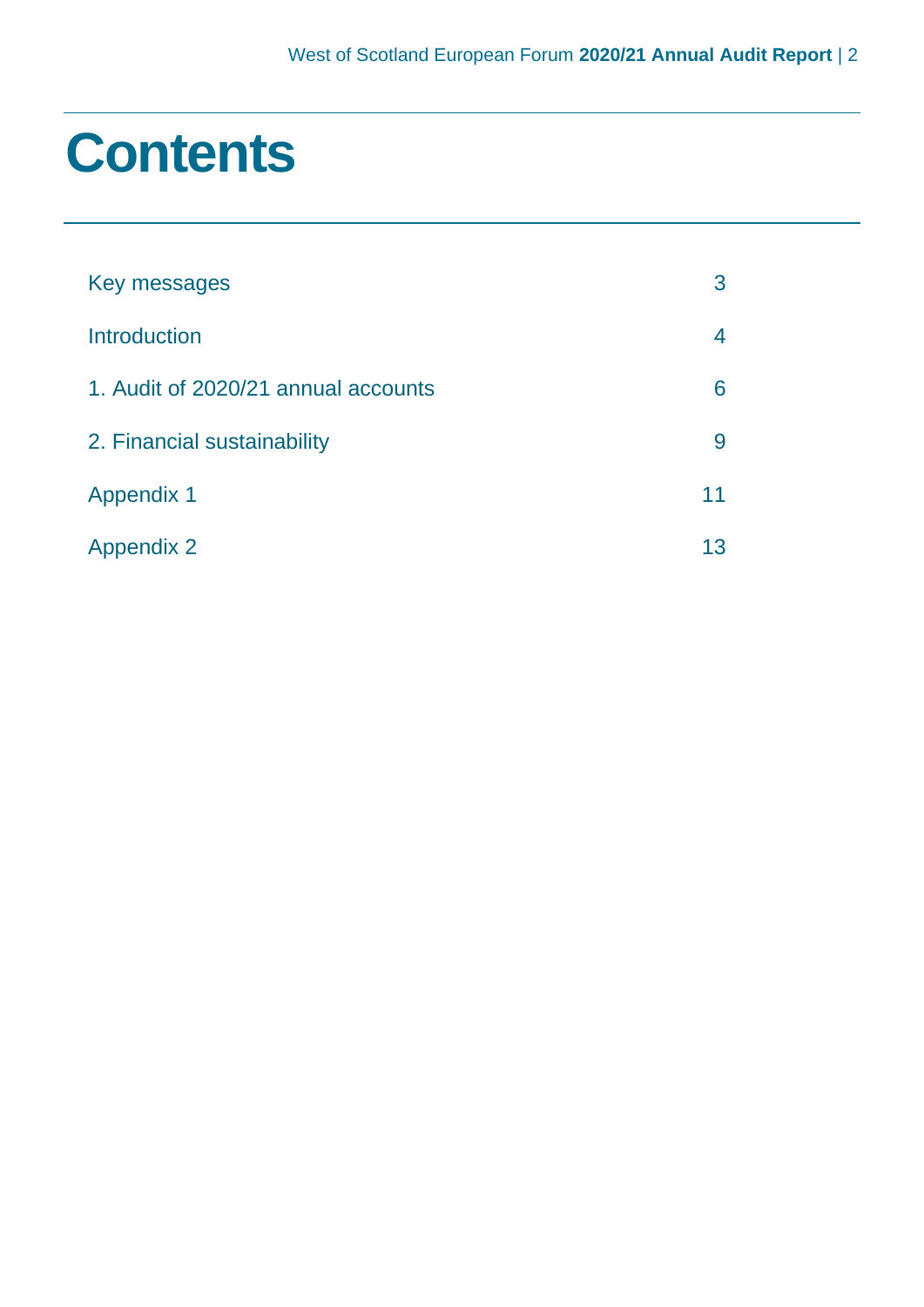### <span id="page-2-0"></span>**Key messages**

#### **2020/21 annual report and accounts**

- **1** West of Scotland European Forum's (WoSEF's) financial statements give a true and fair view and were properly prepared in accordance with the financial reporting framework.
- **2** The management commentary and annual governance statement are consistent with the financial statements and properly prepared in accordance with the applicable requirements.
- **3** We received the unaudited annual accounts on 25 June 2021 in line with our agreed audit timetable. In light of the working restrictions arising from the COVID-19 pandemic combined with the need to maintain the quality of our audit in a remote working environment, we agreed, with senior management of WoSEF, to take advantage of the flexibilities conferred under the Coronavirus (Scotland) Act 2020 and reprofile the delivery of our audit to December 2021.

#### **Financial sustainability**

**4** WoSEF has appropriate arrangements in place for budget monitoring and financial planning.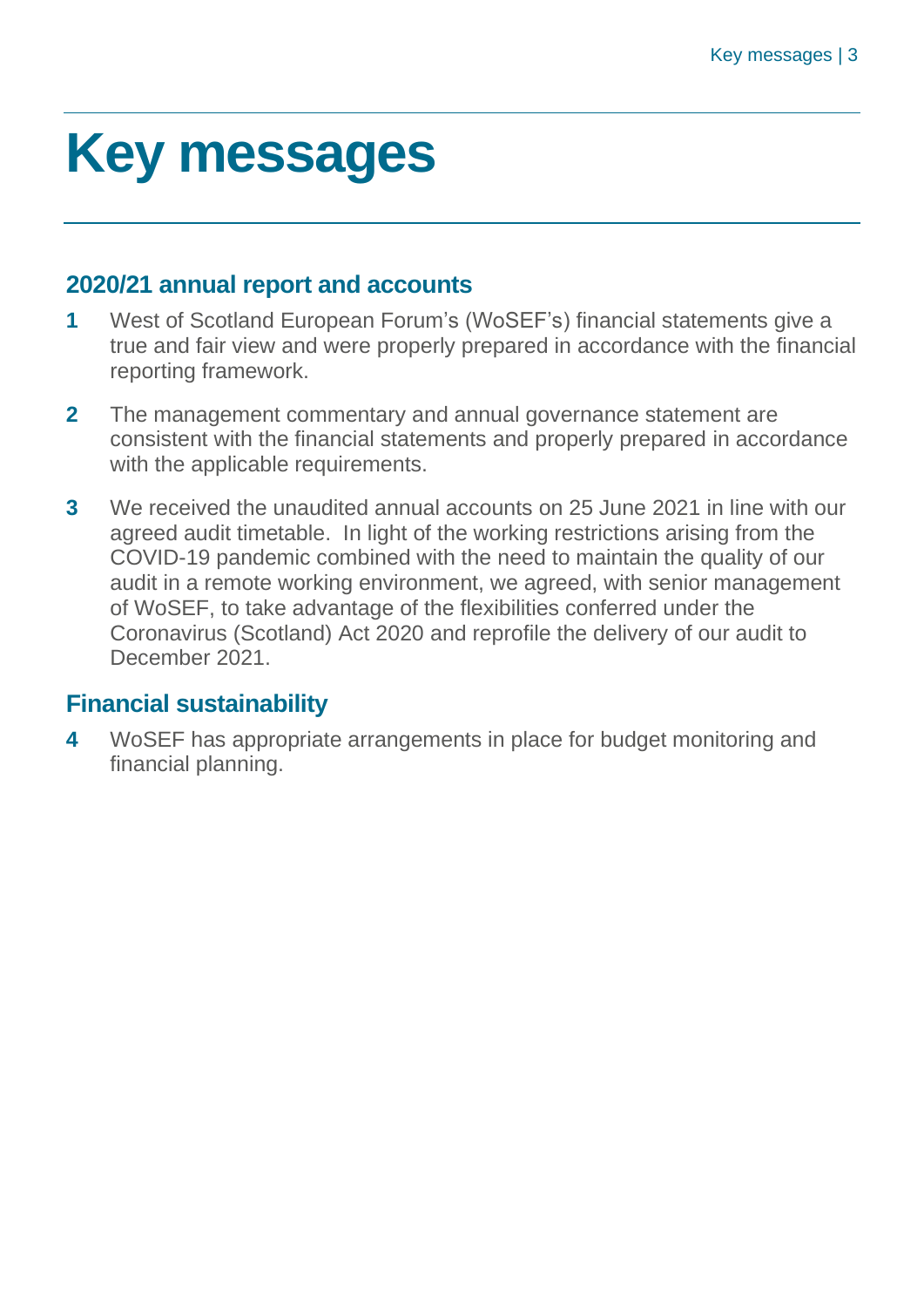### <span id="page-3-0"></span>**Introduction**

**1.** This report summarises the findings from our 2020/21 audit of West of Scotland European Forum (WoSEF).

**2.** The scope of our audit was set out in our Annual Audit Plan circulated to Forum members on 30 April 2021. This report comprises the findings from:

- an audit of WoSEF's annual accounts
- our consideration of financial sustainability and appropriateness of the annual governance statement of WoSEF.

#### **Adding value through the audit**

**3.** We add value to WoSEF through the audit by:

- identifying and providing insight on significant risks, and making clear and relevant recommendations
- sharing intelligence and good practice through our national reports [\(Appendix2\)](#page-12-0) and good practice guides
- providing clear conclusions on the appropriateness, effectiveness and impact of corporate governance, performance management arrangements and financial sustainability.

**4.** We aim to help WoSEF promote improved standards of governance, better management and decision making and more effective use of resources.

#### **Responsibilities and reporting**

**5.** WoSEF has primary responsibility for ensuring the proper financial stewardship of public funds. This includes preparing annual accounts that are in accordance with proper accounting practices. WoSEF is also responsible for compliance with legislation and putting arrangements in place for governance, propriety and regularity that enable it to successfully deliver its objectives.

**6.** Our responsibilities as independent auditor appointed by the Accounts Commission are established by the Local Government in Scotland Act 1973, the [Code of Audit Practice \(2016\)](http://www.audit-scotland.gov.uk/report/code-of-audit-practice-2016) and supplementary guidance and International Standards on Auditing in the UK. Local government bodies have a responsibility to have arrangements in place to demonstrate Best Value in how they conduct their activities. Our audit work on WoSEF's Best Value arrangements is focused on the body's use of resources to secure financial sustainability.

**7.** As public sector auditors we give independent opinions on the annual report and accounts. Additionally, we conclude on the appropriateness and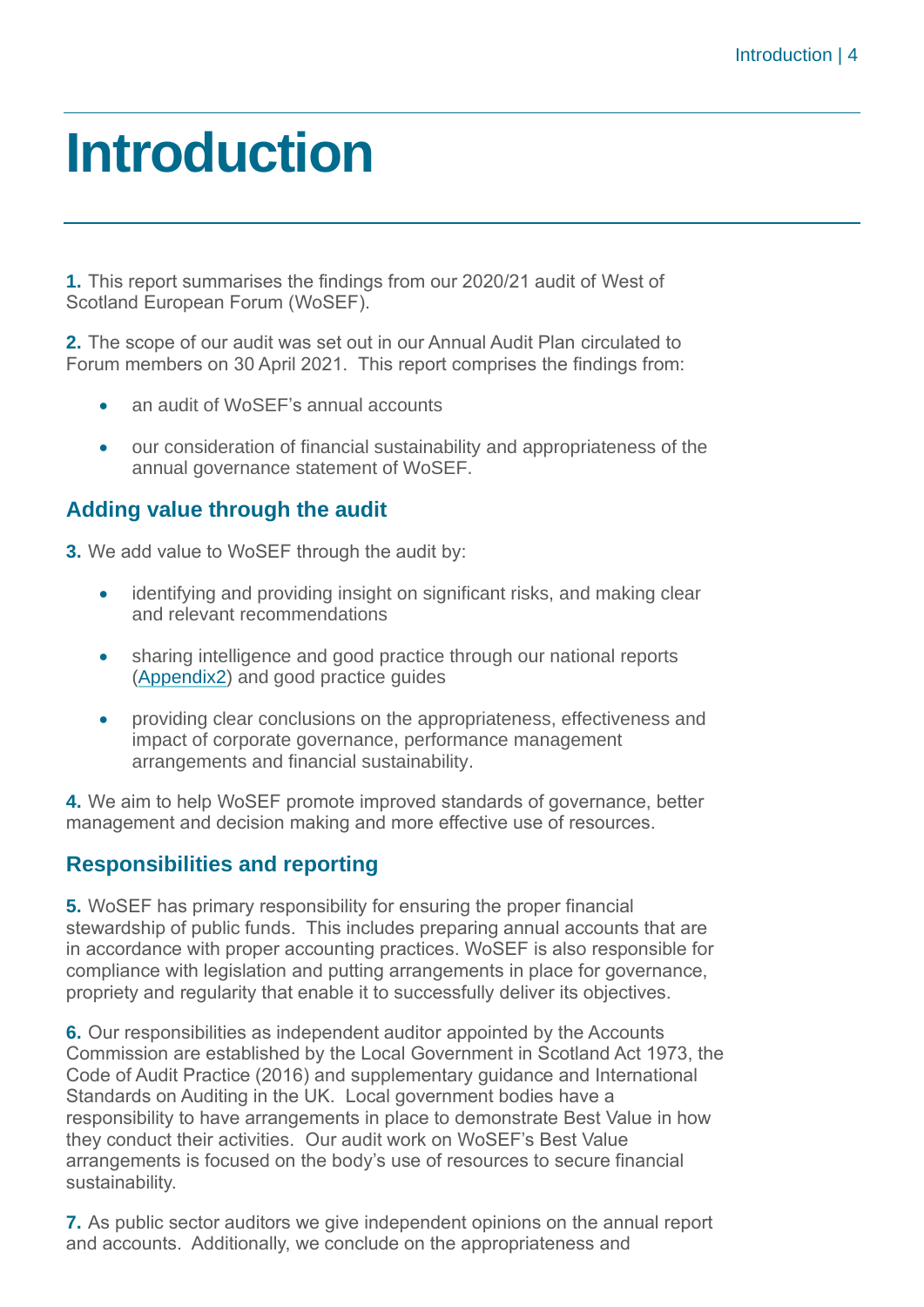effectiveness of the performance management arrangements, the suitability and effectiveness of corporate governance arrangements, the financial position and arrangements for securing financial sustainability. Further details of the respective responsibilities of management and the auditor can be found in the Code of Audit Practice 2016 and supplementary guidance.

**8.** The [Code of Audit Practice 2016](http://www.audit-scotland.gov.uk/report/code-of-audit-practice-2016) (the Code) includes provisions relating to the audit of small bodies. Where the application of the full wider audit scope is judged by auditors not to be appropriate to an audited body then the annual audit work can focus on the appropriateness of the disclosures in the annual governance statement and the financial sustainability of the body and its services. As highlighted in our 2020/21 Annual Audit Plan, due to the volume and lack of complexity of the financial transactions, we applied the small body provisions of the Code to the 2020/21 audit.

**9.** This report raises matters from our audit. The weaknesses or risks identified are only those which have come to our attention during our normal audit work and may not be all that exist. Communicating these does not absolve management from its responsibility to address the issues we raise and to maintain adequate systems of control.

#### **Auditor Independence**

**10.** We confirm that we comply with the Financial Reporting Council's Ethical Standard. We have not undertaken any non-audit related services and therefore the 2020/21 audit fee of £2,060 as set out in our Annual Audit Plan, remains unchanged. We are not aware of any relationships that could compromise our objectivity and independence.

**11.** This report is addressed to both WoSEF and the Controller of Audit and will be published on Audit Scotland's website, [www.audit-scotland.gov.uk,](http://www.audit-scotland.gov.uk/) in due course.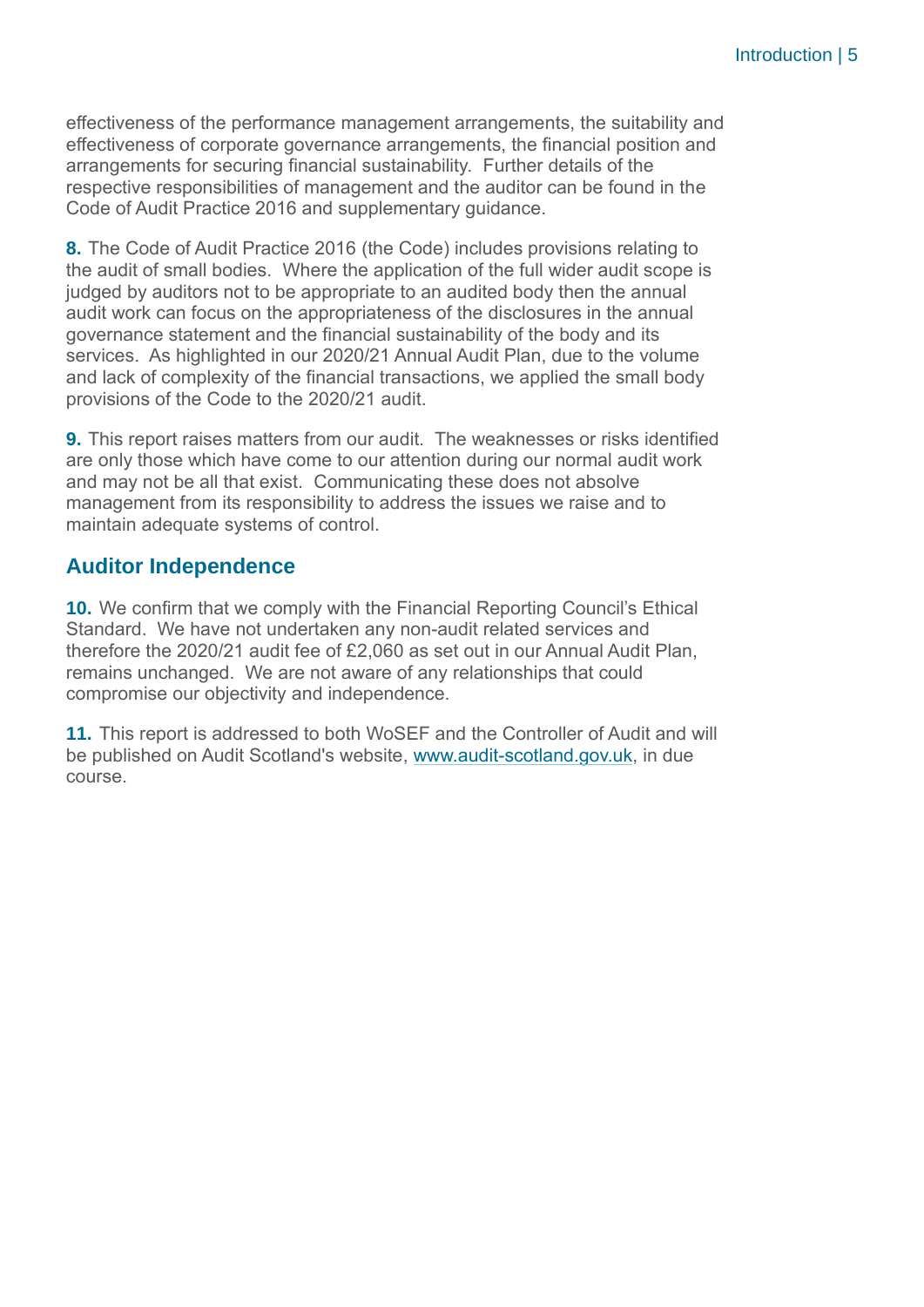## <span id="page-5-0"></span>**1. Audit of 2020/21 annual accounts**

The principal means of accounting for the stewardship of resources and performance

#### **Main judgements**

West of Scotland European Forum's (WoSEF's) financial statements give a true and fair view and were properly prepared in accordance with the financial reporting framework.

The management commentary and annual governance statement are consistent with the financial statements and properly prepared in accordance with the applicable requirements.

We received the unaudited annual accounts on 25 June 2021 in line with our agreed audit timetable. In light of the working restrictions arising from the COVID-19 pandemic combined with the need to maintain the quality of our audit in a remote working environment, we agreed, with senior management of WoSEF, to take advantage of the flexibilities conferred under the Coronavirus (Scotland) Act 2020 and reprofile the delivery of our audit work to December 2021.

#### **Our audit opinions on the annual accounts are unmodified**

**12.** The annual accounts for the year ended 31 March 2021 were approved by the Forum on 8 March 2022. As reported in the independent auditor's report:

- the financial statements give a true and fair view and were properly prepared in accordance with the financial reporting framework
- the management commentary and the annual governance statement were consistent with the financial statements and properly prepared in accordance with the applicable requirements.

#### **The COVID-19 pandemic had no impact on audit evidence**

**13.** The working papers provided with the unaudited accounts were of a good standard and finance staff provided good support to the audit team during the audit. This helped ensure that the audit of the annual accounts process ran smoothly.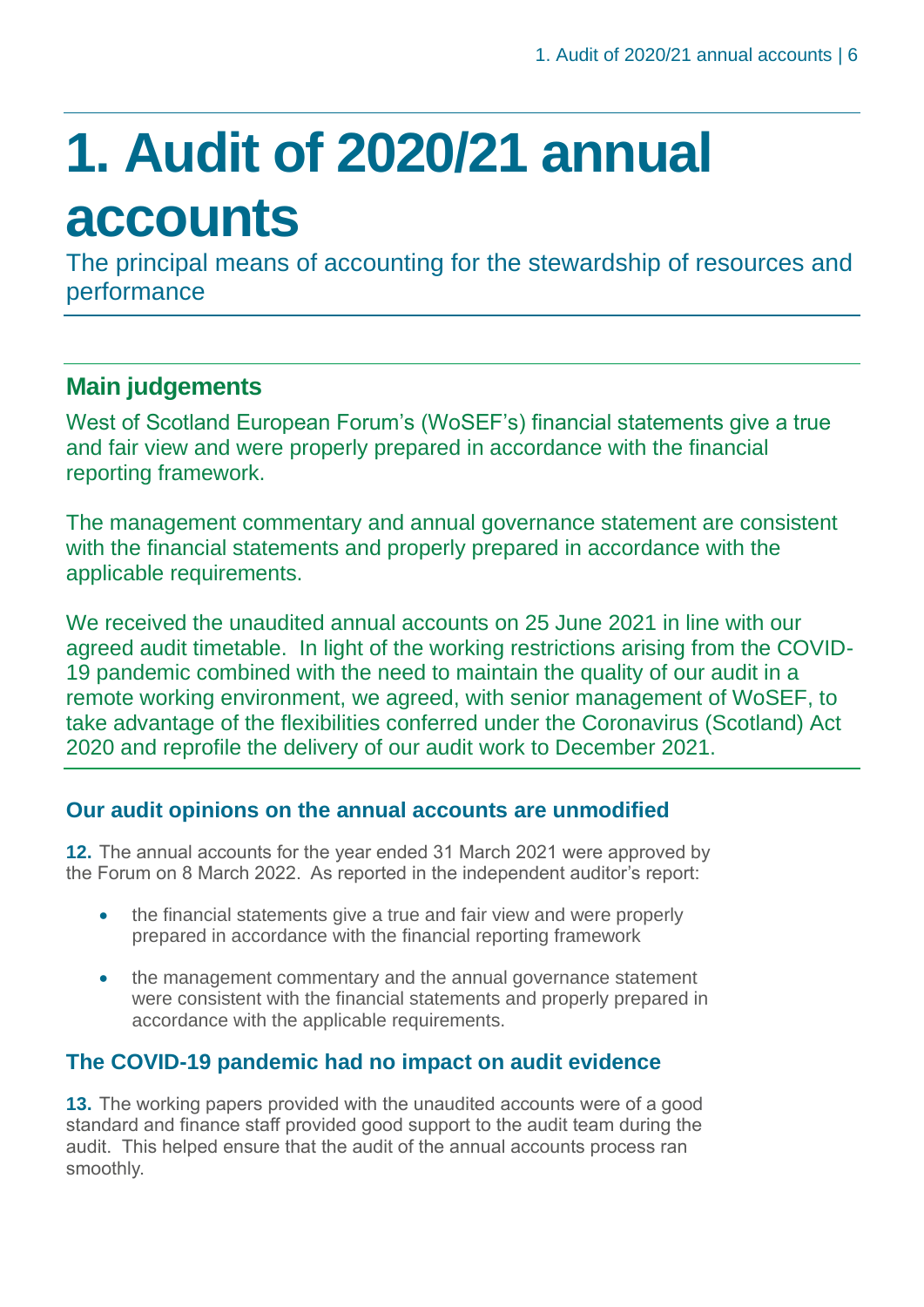#### **There were delays in auditing the annual accounts due to the impact of COVID-19**

**14.** The unaudited annual report and accounts were received in line with our agreed audit timetable on 25 June 2021. In light of the working restrictions arising from the COVID-19 pandemic combined with the need to maintain the quality of our audit in a remote working environment, we agreed, with senior management of WoSEF, to take advantage of the flexibilities conferred under the Coronavirus (Scotland) Act 2020 and reprofile the delivery of our audit work to December 2021.

#### **Overall materiality is £800**

**15.** We apply the concept of materiality in both planning and performing the audit. It is used in evaluating the effect of identified misstatements on the audit, and of uncorrected misstatements, if any, on the financial statements and in forming the opinion in the auditor's report. We identify a benchmark on which to base overall materiality, such as gross expenditure, and apply what we judge to be the most appropriate percentage level for calculating materiality values.

**16.** The determination of materiality is based on professional judgement and is informed by our understanding of the entity and what users are likely to be most concerned about in the financial statements. In assessing performance materiality, we have considered factors such as our findings from previous audits, any changes in business processes and the entity's control environment including fraud risks.

**17.** Our initial assessment of materiality was carried out during the planning phase of the audit. This was reviewed on receipt of the unaudited annual accounts. We concluded that no changes were required to our planned levels, which are summarised in [Exhibit](#page-6-0) 1.

#### <span id="page-6-0"></span>**Exhibit 1 Materiality values**

| <b>Materiality level</b>   | <b>Amount</b> |
|----------------------------|---------------|
| <b>Overall materiality</b> | £800          |
| Performance materiality    | £600          |
| <b>Reporting threshold</b> | £40           |

Source: Annual Audit Plan 2020/21

#### **Appendix 1 identifies the main risks of material misstatement and our audit work to address these**

**18.** [Appendix 1](#page-10-0) provides our assessment of risks of material misstatement in the annual accounts and any wider audit dimension risks. These risks influence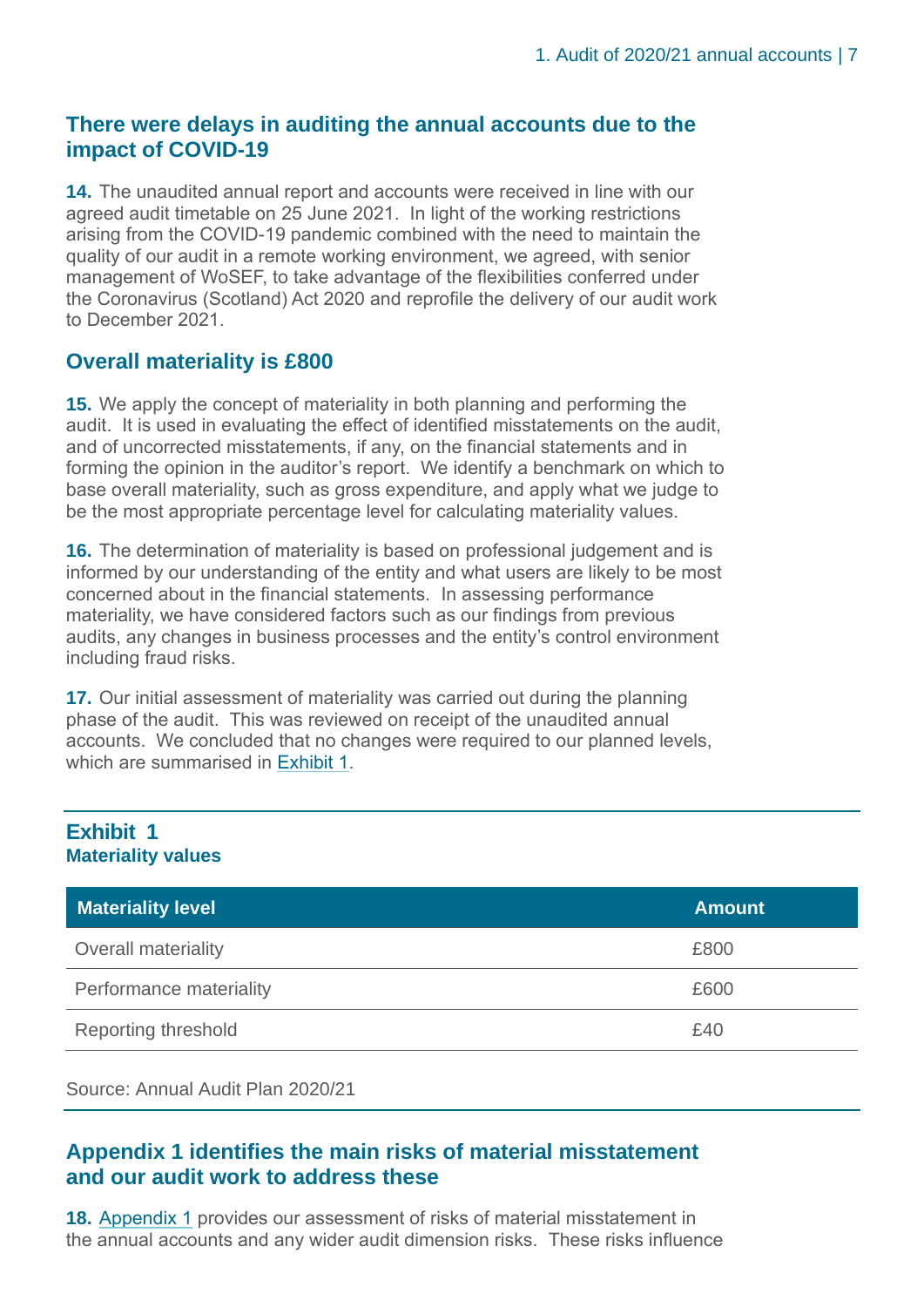our overall audit strategy, the allocation of staff resources to the audit and inform where the efforts of the team are directed. The appendix also identifies the work we undertook to address these risks and our conclusions from this work.

#### **We have no significant findings to report on the accounts**

**19.** International Standard on Auditing (UK) 260 requires us to communicate significant findings from the audit to those charged with governance, including our view about the qualitative aspects of the body's accounting practices. We have no issues to report from the audit.

#### **There were no identified misstatements**

**20.** It is our responsibility to request that all misstatements, other than those below the reporting threshold, are corrected, although the final decision on making the correction lies with those charged with governance considering advice from senior officers and materiality. There were no identified misstatements.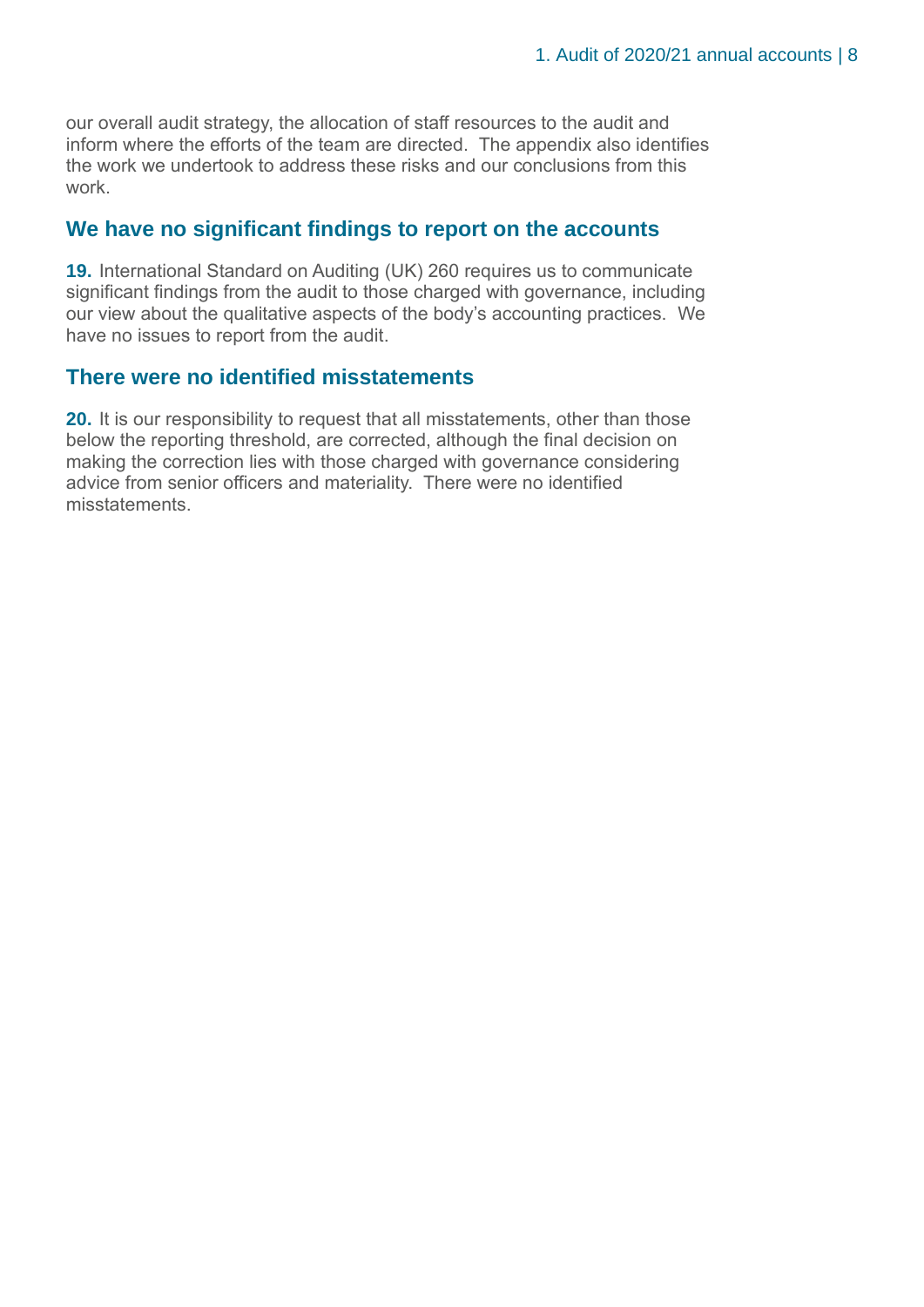## <span id="page-8-0"></span>**2. Financial sustainability**

Financial sustainability looks forward to the medium and longer term to consider whether the body is planning effectively to continue to deliver its services

#### **Main judgements**

WoSEF has appropriate arrangements in place for budget monitoring and financial planning.

#### **Financial performance in 2020/21 and financial planning**

**21.** WoSEF is funded by contributions received from the local authorities and other organisations which are members of the Forum. The main financial objective of WoSEF is to ensure that the financial outturn for the year is within the agreed budget. Gross expenditure in the year was £41,463, resulting in an underspend of £2,537 against budgeted expenditure.

**22.** Gross income for the year was £41,798, resulting in a net income from services of £335. After accounting for interest income, WoSEF incurred a surplus of £585, which was transferred to the Forum's useable reserves. The balance on useable reserves for the year ended 31 March 2021 was £42,020 and equates to roughly one year's budgeted expenditure.

**23.** We are satisfied that WoSEF has appropriate arrangements in place for budget monitoring and financial planning.

#### **EU withdrawal**

**24.** The terms of the UK's withdrawal from the European Union (EU) and the implications this may have for the future role of WoSEF remains uncertain. Following the formal departure of the UK from the EU in January 2020, the transition phase to December 2020 provided some continuity in arrangements for delivering existing EU funding programmes. However, there has been limited progress by the UK government in setting out arrangements for the UK Shared Prosperity Fund, which limits the Forum's ability to work with other agencies on supporting the development of relevant policies.

**25.** In March 2021 the UK Government announced the establishment of a UK Community Renewal Fund for 2021/22 as transitional step between EU Structural Funds and the UK Shared Prosperity Fund which is intended to be in place for 2022/23. The development and implementation of both these funds will continue to be a priority issue for the Forum in 2022.

**26.** We are satisfied that the Forum is aware of the potential risks associated with the UK's withdrawal from the EU and is planning as well as possible, given the uncertainty at this time. We will continue to monitor the Forum's response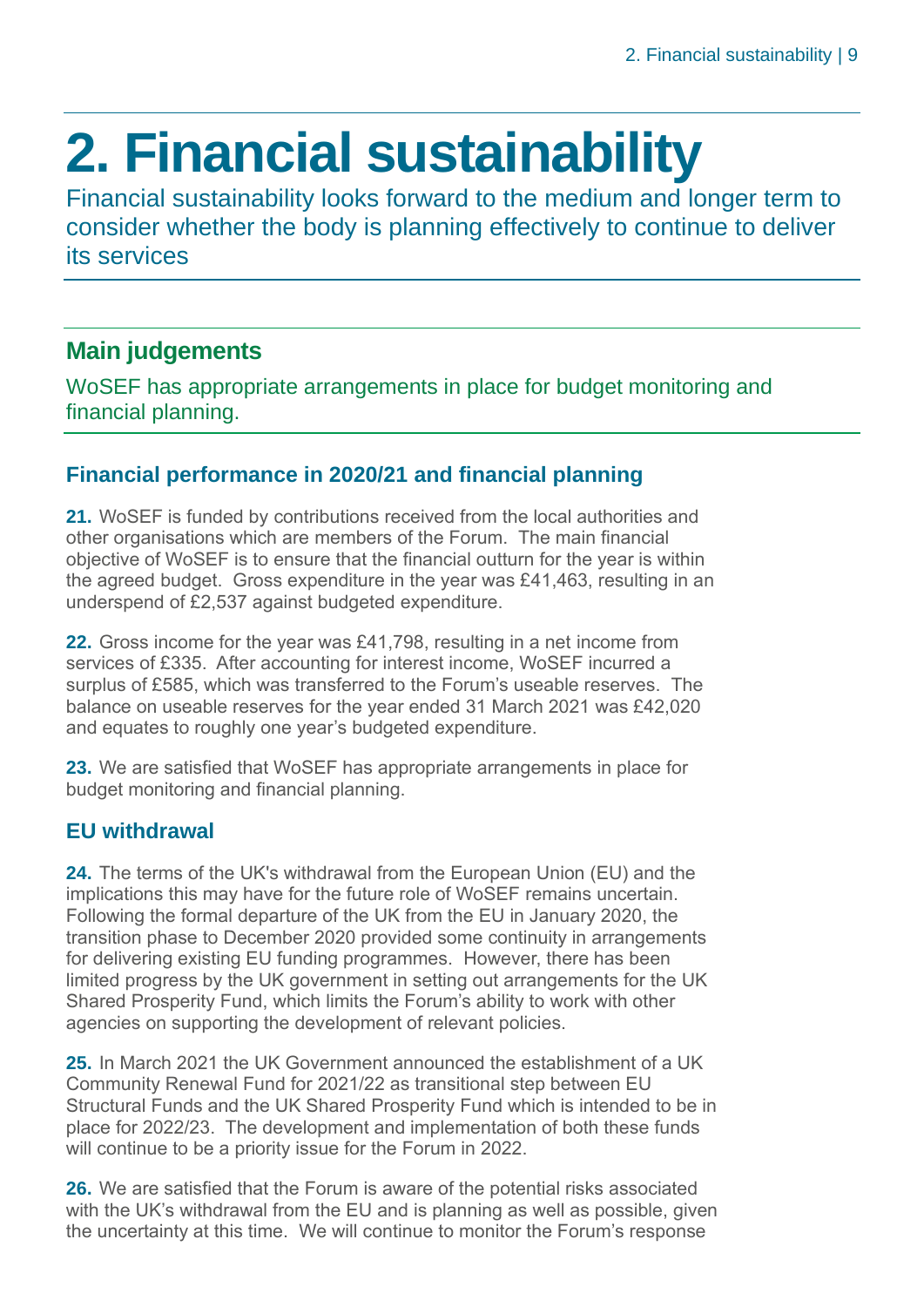to the negotiated relationship with the EU as the position is clarified at a national level over the coming period.

#### **National performance audit reports**

**27.** Audit Scotland carries out a national performance audit programme on behalf of the Accounts Commission and the Auditor General for Scotland. [Appendix 2](#page-12-0) highlights a number of the reports published in 2020/21.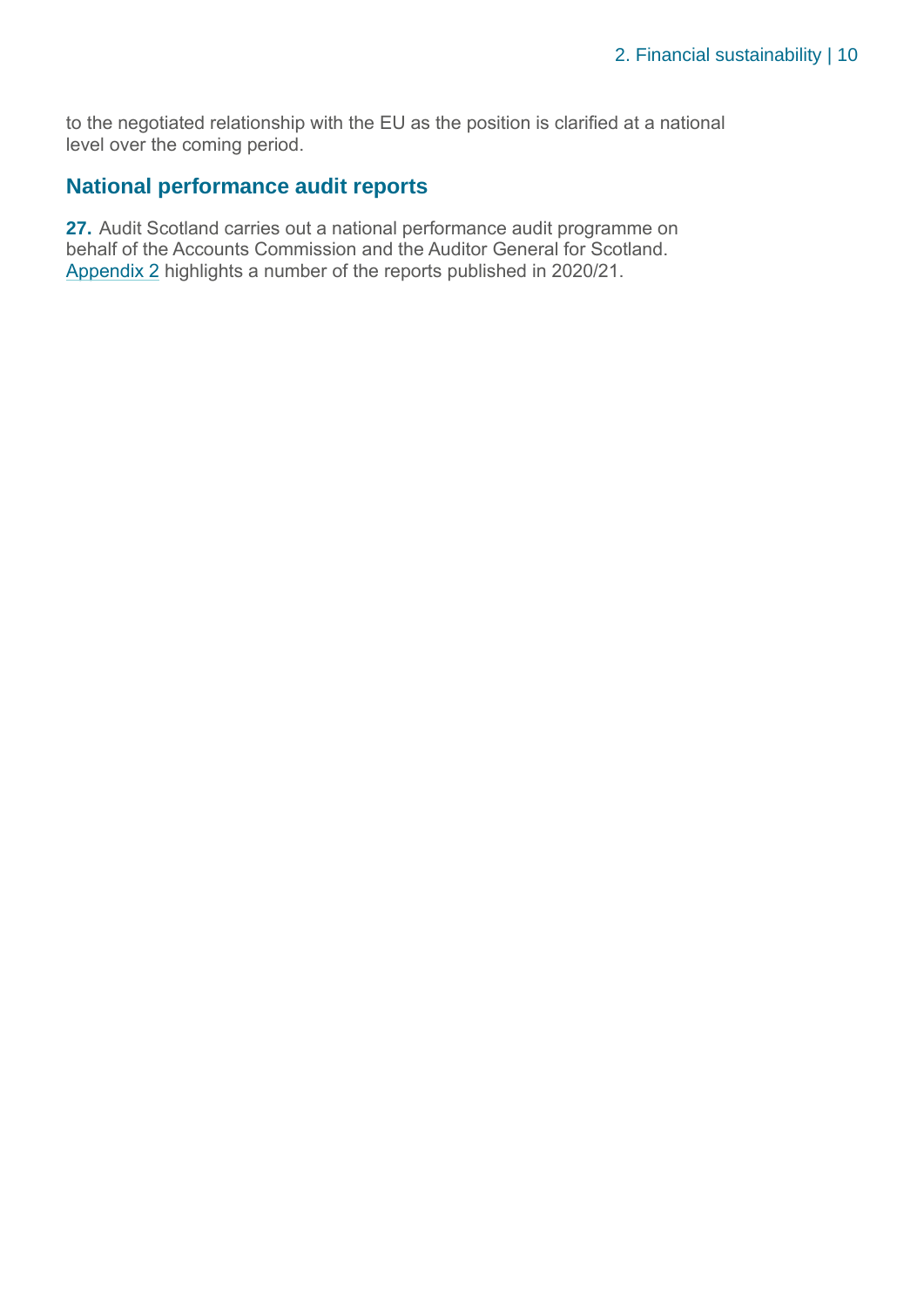## <span id="page-10-0"></span>**Appendix 1**

Significant audit risks identified during planning

The table below sets out the audit risks we identified during our planning of the audit and how we addressed each risk in arriving at our conclusion. The risks are categorised between those where there is a risk of material misstatement in the annual accounts and those relating our wider responsibility under the [Code](http://www.audit-scotland.gov.uk/report/code-of-audit-practice-2016)  of Audit [Practice 2016.](http://www.audit-scotland.gov.uk/report/code-of-audit-practice-2016)

#### **Risks of material misstatement in the financial statements**

| <b>Audit risk</b> |                                                                                                                                                                                                                                            | <b>Assurance procedure</b>                                                                      | <b>Results and conclusions</b>                                                        |
|-------------------|--------------------------------------------------------------------------------------------------------------------------------------------------------------------------------------------------------------------------------------------|-------------------------------------------------------------------------------------------------|---------------------------------------------------------------------------------------|
| 1                 | <b>Management override of</b>                                                                                                                                                                                                              | Detailed testing of journal                                                                     | Our work did not identify any                                                         |
|                   | controls                                                                                                                                                                                                                                   | entries.                                                                                        | issues or material errors that                                                        |
|                   | ISA 240 requires that audits                                                                                                                                                                                                               | Focused testing of accruals                                                                     | required adjustments within                                                           |
|                   | are planned to consider the                                                                                                                                                                                                                | and prepayments.                                                                                | the financial statements.                                                             |
|                   | risk of material misstatement<br>caused by fraud, which is<br>presumed to be a significant<br>risk in any audit. This<br>includes the risk of<br>management override of<br>controls that results in<br>fraudulent financial<br>statements. | Evaluation of significant<br>transactions that are outside<br>the normal course of<br>business. | There is no evidence of<br>management override of<br>controls from work<br>performed. |

#### **Risks identified from the auditor's wider responsibility under the Code of Audit Practice**

| <b>Audit risk</b>                                                                                                                                                                                                                       | <b>Assurance procedure</b>                                                                                                                                | <b>Results and conclusions</b>                                                                                                                                                                                                                         |
|-----------------------------------------------------------------------------------------------------------------------------------------------------------------------------------------------------------------------------------------|-----------------------------------------------------------------------------------------------------------------------------------------------------------|--------------------------------------------------------------------------------------------------------------------------------------------------------------------------------------------------------------------------------------------------------|
| <b>Future direction of WoSEF</b><br>Uncertainty continues to<br>exist around the future<br>direction of WoSEF now that<br>the UK has left the EU. The<br>formation of a meaningful<br>forward-looking work plan<br>remains challenging. | Review of reports to Joint<br>Committee.<br>Ongoing dialogue with<br>officers.<br>Review of related<br>disclosures.<br>Comment and, where<br>appropriate, | Consideration was given to<br>the future direction of<br>WoSEF during the Forum's<br>meeting in March 2021. In<br>view of the continuing<br>uncertainties in the<br>aftermath of the UK's exit<br>from the EU, it has been<br>agreed that the approved |
| There is a risk that WoSEF<br>does not have a clear<br>strategic plan in place for<br>future years.                                                                                                                                     | recommendations in<br>2020/21 Annual Audit<br>Report.                                                                                                     | 2021/22 workplan will<br>continue to be delivered and<br>arrangements will be put in<br>place for the incoming local<br>authorities, to be elected in                                                                                                  |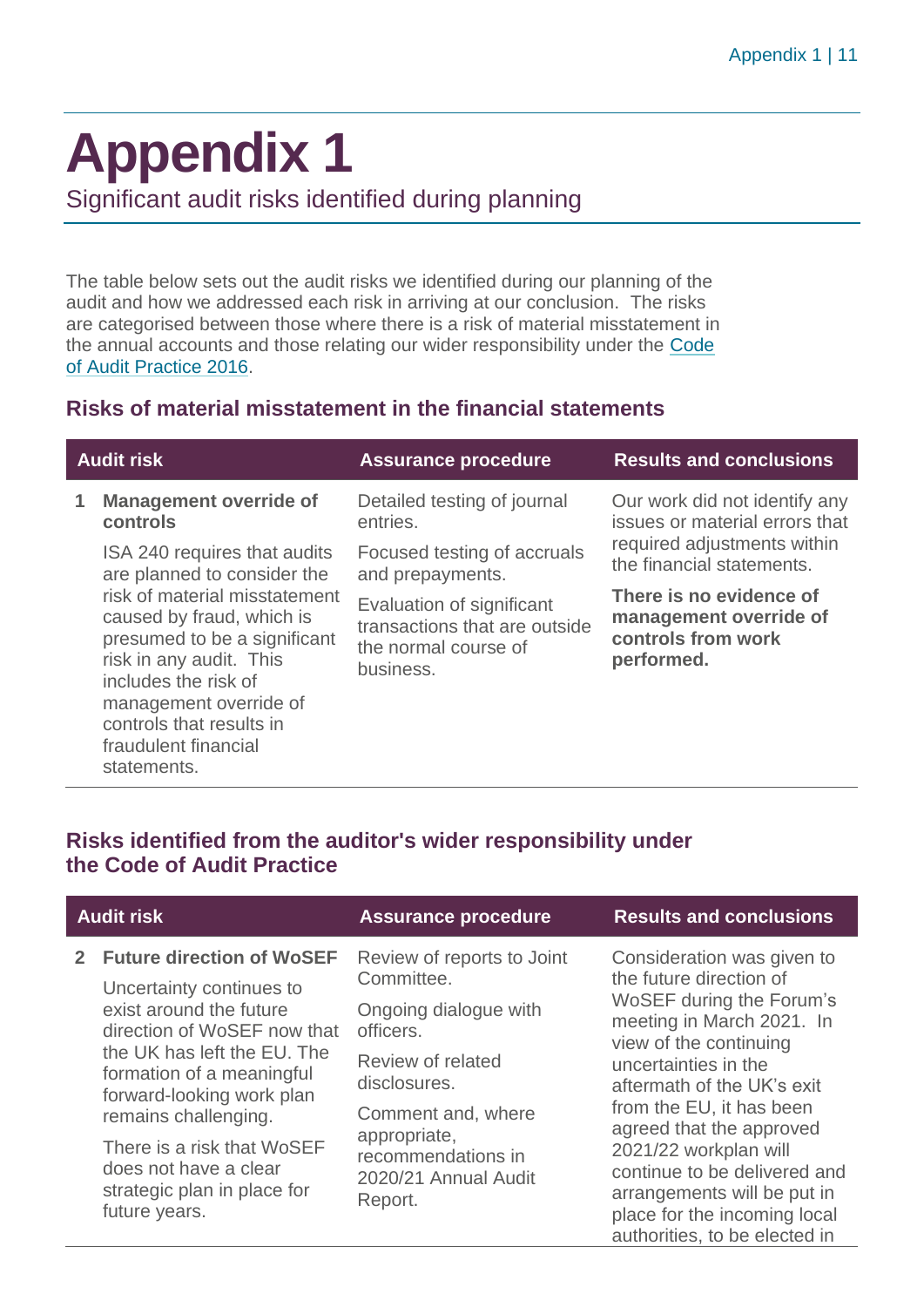| <b>Audit risk</b> | <b>Assurance procedure</b> | <b>Results and conclusions</b>                                                                                                                                                                                                                                                                                               |
|-------------------|----------------------------|------------------------------------------------------------------------------------------------------------------------------------------------------------------------------------------------------------------------------------------------------------------------------------------------------------------------------|
|                   |                            | May 2022, to make the<br>decision as to whether to<br>continue the Forum.                                                                                                                                                                                                                                                    |
|                   |                            | From the work we have<br>carried out, we are satisfied<br>that the Forum has<br>continually considered the<br>best options for the future of<br>WoSEF. We will consider<br>this issue further as part of<br>our 2021/22 audit, when the<br>future direction of WoSEF<br>becomes clearer following<br>the May 2022 elections. |
|                   |                            | Officers are aware of the<br>potential risks and are<br>planning accordingly<br>given the uncertainty. We<br>will consider ongoing<br>action taken by the Forum<br>as part of our 2021/22<br>audit.                                                                                                                          |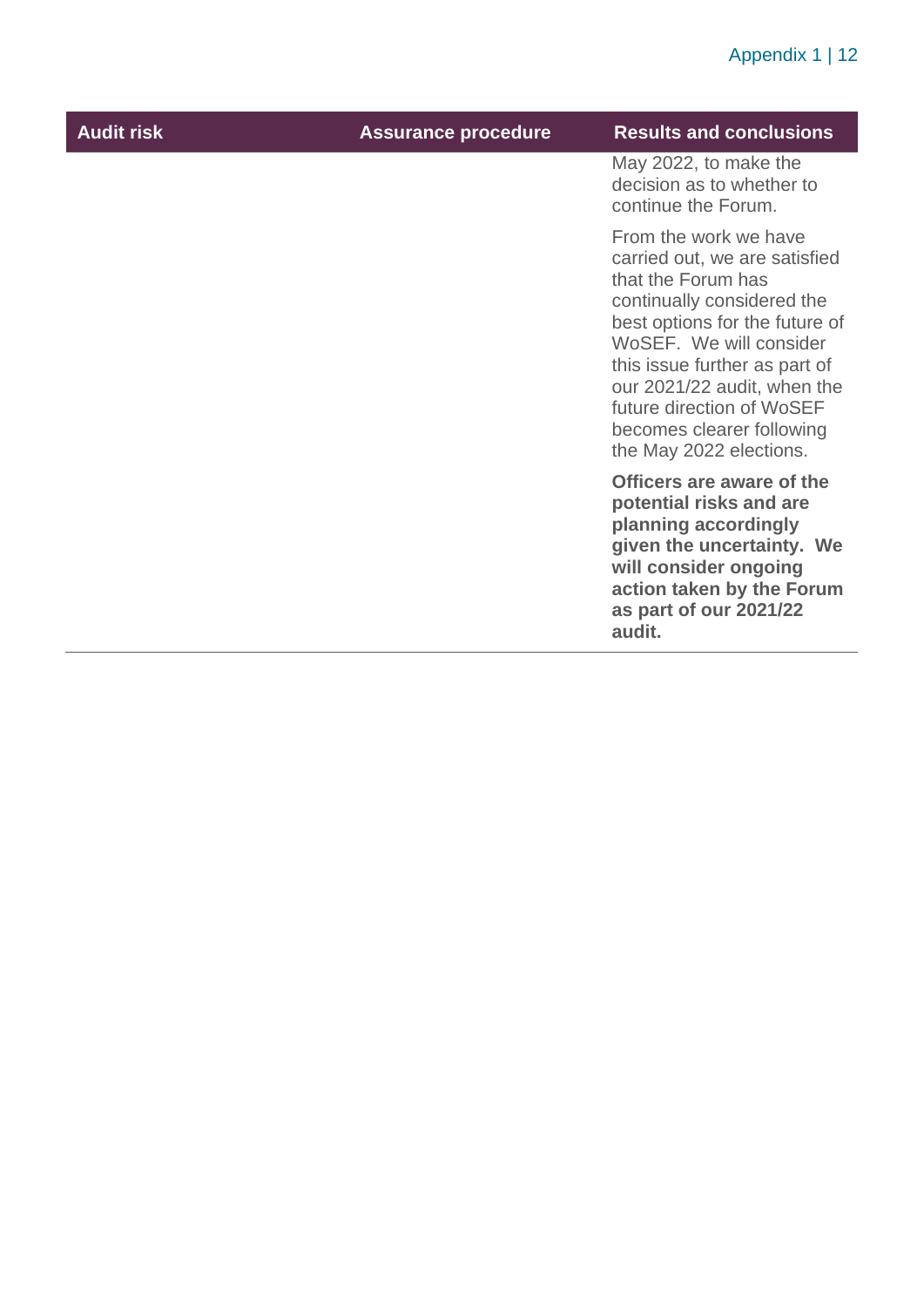### <span id="page-12-0"></span>**Appendix 2**

Summary of national performance reports 2020/21

April [Affordable housing](https://www.audit-scotland.gov.uk/report/affordable-housing)

**June** [Highlands and Islands Enterprise: Management of Cairngorm mountain and](https://www.audit-scotland.gov.uk/report/highlands-and-islands-enterprise-management-of-cairngorm-mountain-and-funicular-railway)  [funicular railway](https://www.audit-scotland.gov.uk/report/highlands-and-islands-enterprise-management-of-cairngorm-mountain-and-funicular-railway)

[Local government in Scotland Overview 2020](https://www.audit-scotland.gov.uk/report/local-government-in-scotland-overview-2020)

July [The National Fraud Initiative in Scotland 2018/19](https://www.audit-scotland.gov.uk/report/the-national-fraud-initiative-in-scotland-201819)

**January** [Digital progress in local government](https://www.audit-scotland.gov.uk/report/digital-progress-in-local-government) [Local government in Scotland: Financial overview 2019/20](https://www.audit-scotland.gov.uk/report/local-government-in-scotland-financial-overview-201920)

February [NHS in Scotland 2020](https://www.audit-scotland.gov.uk/report/nhs-in-scotland-2020)

March [Improving outcomes for young people through school education](https://www.audit-scotland.gov.uk/report/improving-outcomes-for-young-people-through-school-education)